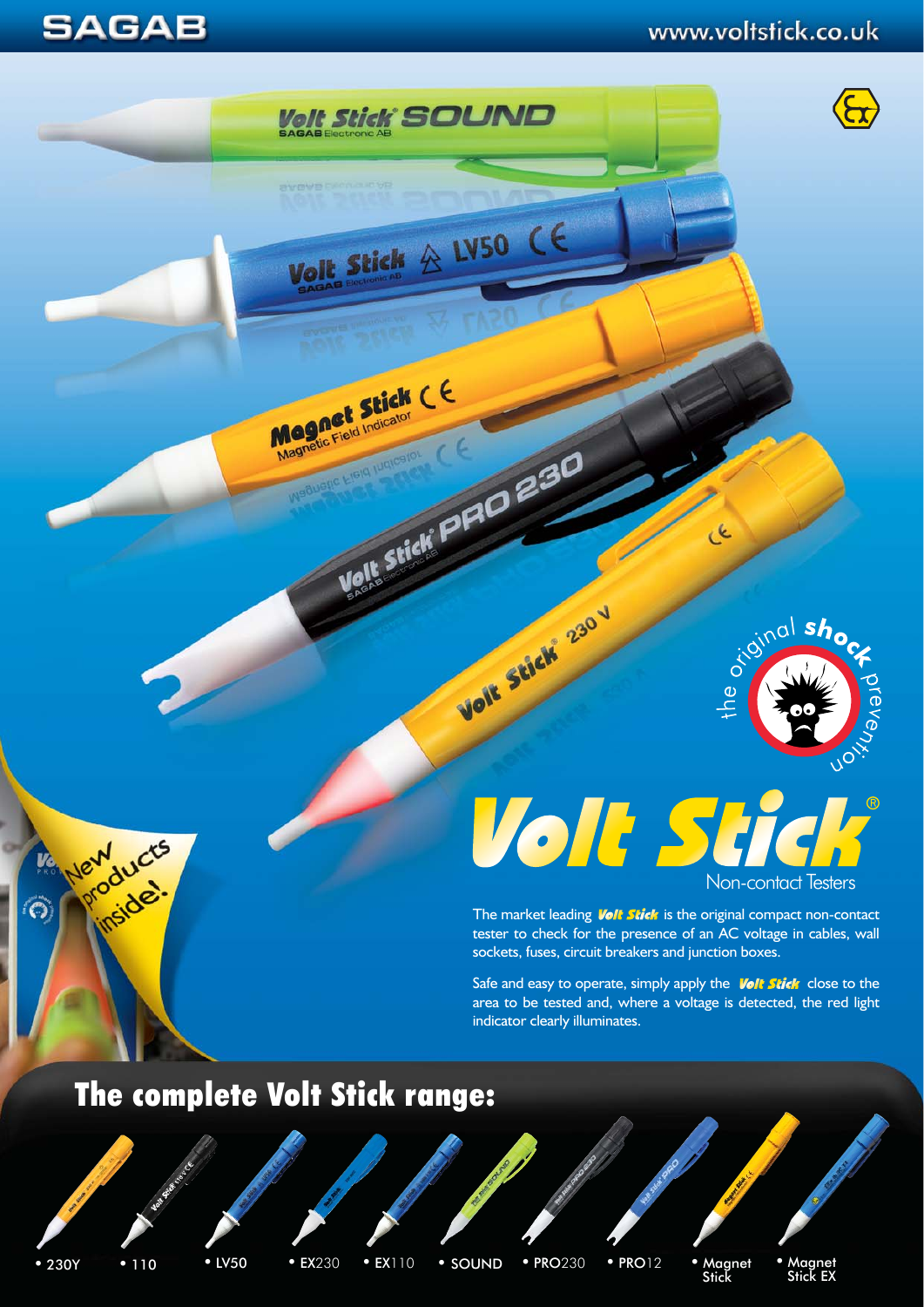## **SAGAB**



 $\epsilon$ 

## *[Volt Stick 230:](http://www.voltstick.co.uk/product_voltstick_230Y.htm)*

The original and still the best, Volt Stick is **the** instrument for safely checking for the presence of an AC voltage, without making any disconnections in cables, wall sockets, fuses, circuit breakers, junction boxes, etc. No current flow is needed for correct operation.

The red indicator in the tip will illuminate on detection of AC voltage simply by applying the tip close to any connection point, or moving it along any insulated cable.

All **Volt Stick** models are fully approved to IEC 61010-1, CAT111 1000v AC and CE. **Is yours??**

#### *Applications:*

- Locates breaks in cables
- Detects blown fuses inside plugs or fuse holders
- Distinguishes between live and neutral wires in both single and three-phase supplies
- Identifies voltage-carrying cables in junction boxes
- Identifies faulty in-line switches
- Locates defective in-series light bulbs
- Optimised for 230v AV

## *[Volt Stick SOUND:](http://www.voltstick.co.uk/product_voltstick_SOUND.htm)*

Identical to the **Volt Stick** 230 but now featuring a detection buzzer for even greater clarification. Also ideal for 'detection around corners', in bright daylight and in awkward out of sight areas.

High visibility green tube for ease of identification if dropped or hidden in the toolbox. Optimised for 230v AC.



## *[Volt Stick PRO230:](http://www.voltstick.co.uk/product_voltstick_PRO230.htm)*

The unique **Volt Stick** PRO 230 now features a unique 'shielded' forktip for highly selective and accurate testing for presence of AC voltage in single core cables or wires. Ideal for use with cable bundles in trunking or conduit. Optimised for 230v AC.



## *[Volt Stick PRO12:](http://www.voltstick.co.uk/product_voltstick_PRO12.htm)*

12v AC version now also available!

## *[Volt Stick 110:](http://www.voltstick.co.uk/product_voltstick_110.htm)*

This high sensitivity version of the **Volt Stick** provides instant, non-contact checking for the presence of AC voltage down to 110v, without making any disconnections in cables, wall sockets, fuses, circuit breakers, junction boxes etc.

This 110v version is ideal for construction site temporary supplies and, of course, for use in mains testing in the USA.

- Special flat tip for use on US-style sockets
- Optimised for IIOv AC





(Actual size)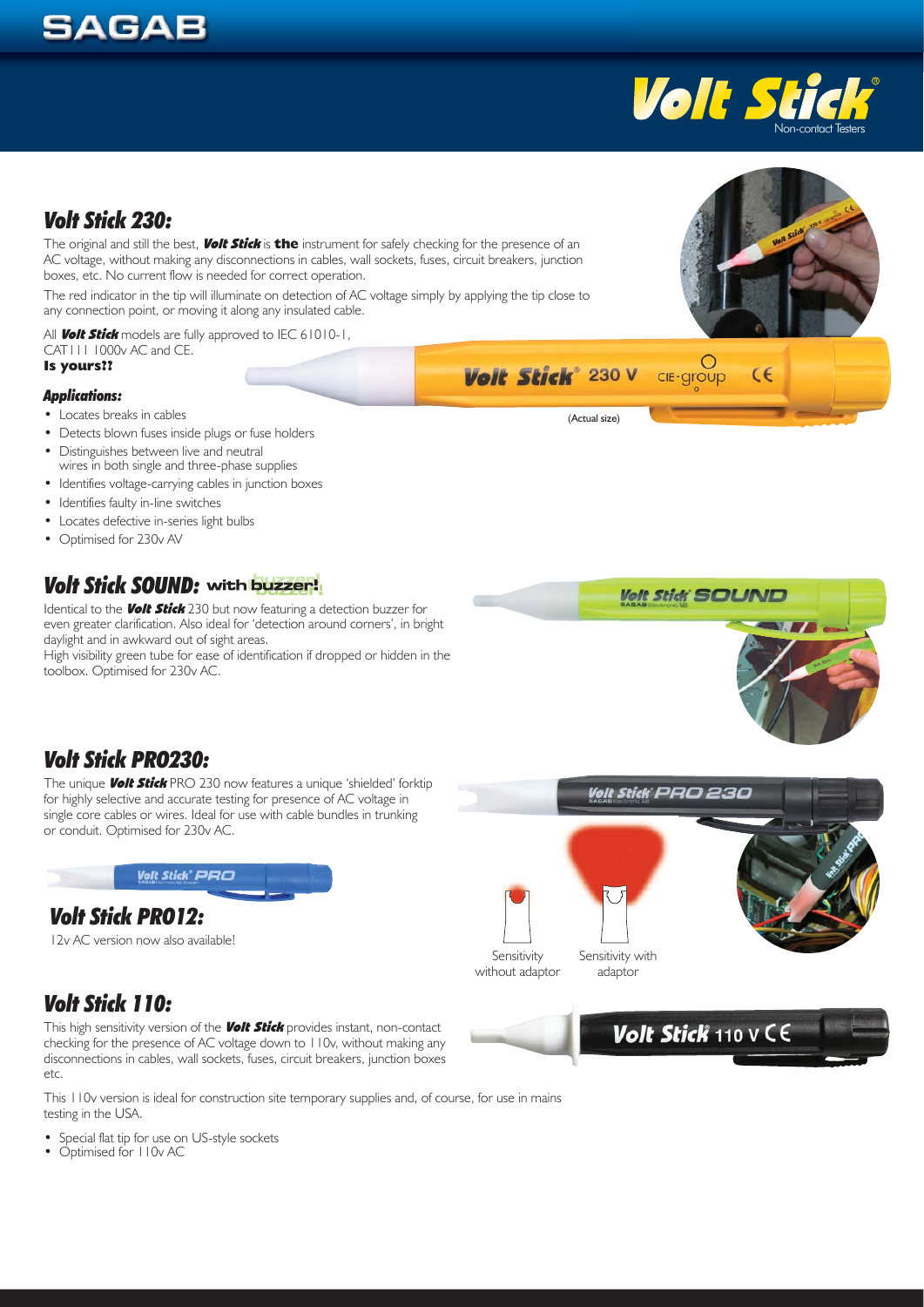## www.voltstick.co.uk





This newly-developed Proving Unit has been specifically designed to test the functionality of the **Volt Stick** 230v range and LV50. The instrument internally generates a 220  $\sim$  240v source when the tip of a Volt Stick is inserted into the test portal of the Proving Unit.

Always test the operation of the Volt Stick with the Proving Unit prior to use and immediately following use to ensure the Volt Stick is operating correctly.

• Suitable for use on Volt Sticks with a 4mm diameter tip that works on  $220 \sim 240$ v, 50/60Hz AC supplies. (Not suitable for PRO12, PRO 230 and 110y models).



#### *[Magnet Stick:](http://www.voltstick.co.uk/product_magnetstick.htm)*

The **Magnet Stick** provides safe and simple checking for the presence of magnetism.

Upon testing and without metallic contact, the lamp lights immediately where there is a magnetic field (e.g. an activated coil in a solenoid valve). Equipment can be tested without having to switch it off and magnetic coils can often be tested through their protective cover, saving hours of dismantling time.

The **Magnet Stick** responds to all kinds of magnetic fields from alternating or direct current, to permanent magnets.

#### *Applications:*

- Testing operating solenoid valves in pneumatic and hydraulic control equipment
- Testing relays with coils and electrically-controlled solenoid valves in all types of vehicles and machines
- Testing solenoid valves when servicing oil burners

'A must-have tool for plumbers, refrigeration engineers and car mechanics'

Volt Stick  $\land$  LV50  $\subset \subset$ 

## **IECEx & ATEX Approved Intrinsically-safe versions**

## *[Volt Stick LV50:](http://www.voltstick.co.uk/product_voltstick_LV50.htm)*

Nemko 03ATEX 1456, IECEx NEM 07.0001, NEMKO 0470

#### THIS PRODUCT COULD SAVE YOUR LIFE!

This high sensitivity version (testing down to 50v) is also intrinsically-safe, making it an essential 'lifesaver' testing tool for utilities engineers as well as for use in hazardous areas such as chemical plants, oil refineries, off shore rigs and explosive environments.

Used as a safety device to make sure metallic surfaces, pipework and cables are safe from potentially lethal voltages, the LV50 has already been specified by many leading utilities suppliers as manadtory kit for all engineers.

- IECEx and ATEX approved voltage indicator for use in explosive environments
- Voltage indicator with safety handguard to avoid unintentional contact with live conductors
- Voltage range  $50 \sim 1000v$  AC
- Insulated for safe use

## *Volt Stic[k EX110 &](http://www.voltstick.co.uk/product_voltstick_ex110.htm) [EX230:](http://www.voltstick.co.uk/product_voltstick_ex230.htm)*

EEx ib IIC T4<br>Nemko 03ATEX 1456, IECEx NEM 07.0001, NEMKO 0470

The intrinsically-safe EX110 & EX230 are ATEX approved for use in hazardous areas such as chemical plants, oil refineries, off shore rigs and explosive environments.

For features please see standard **Volt Stick 110 & 230** models opposite.

## *[Magnet Stick EX:](http://www.voltstick.co.uk/product_magnetstickEX.htm)*

EEx ib IIC T4<br>Nemko 03ATEX 1457, NEMKO 0470,EExib11CT4

The ATEX-Approved version of the **Magnet Stick** for use in hazardous areas such as chemical plants, oil refineries,offshore rigs and explosive enviroments.



**Volt Stick** 





 $\overline{G}$ 

**230 VAC**